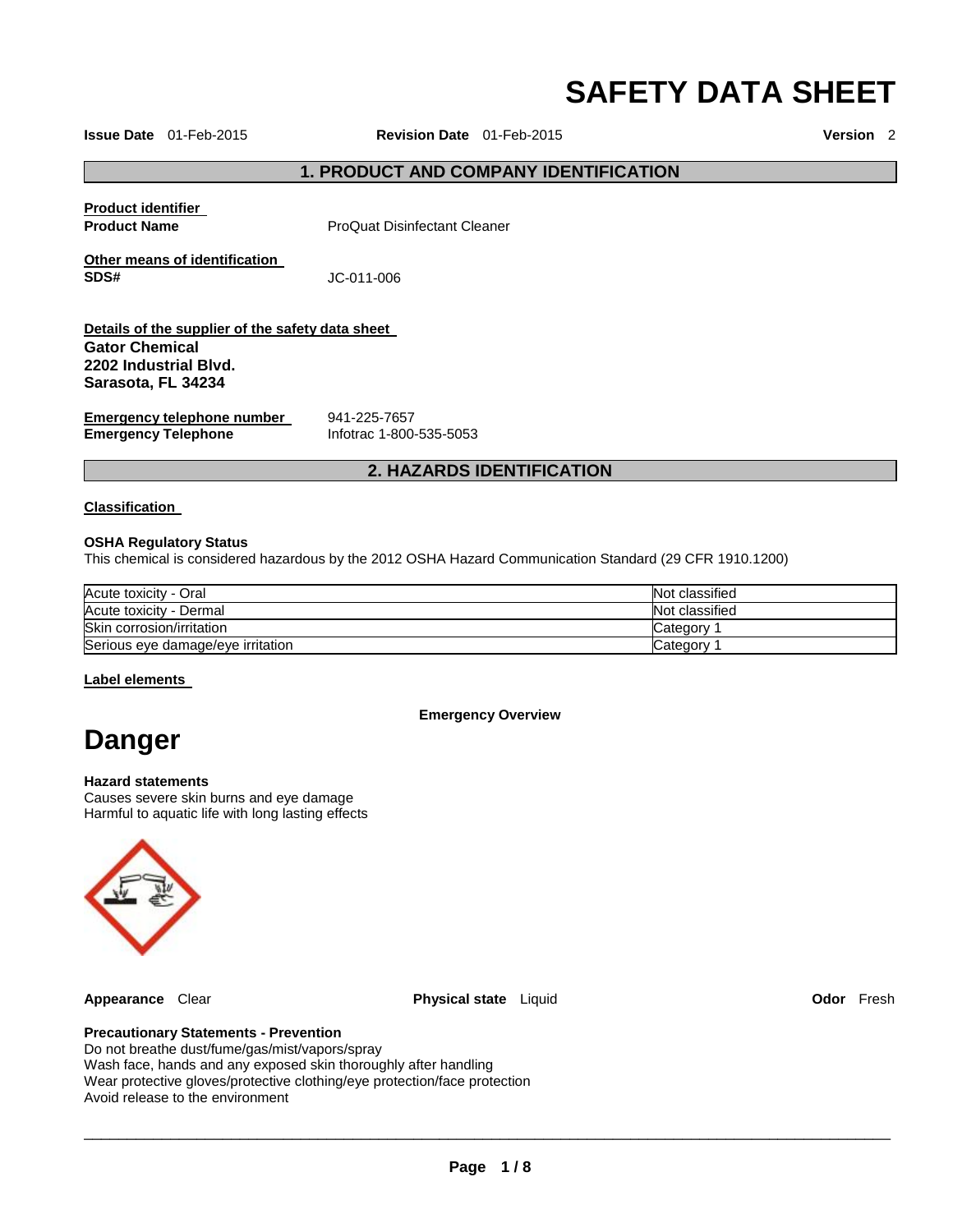#### **Precautionary Statements - Response**

Specific Treatment (See Section 4 on the SDS) IF IN EYES: Rinse cautiously with water for several minutes. Remove contact lenses, if present and easy to do. Continue rinsing Immediately call a POISON CENTER or doctor/physician IF ON SKIN (or hair): Remove/Take off immediately all contaminated clothing. Rinse skin with water/shower Wash contaminated clothing before reuse IF INHALED: Remove victim to fresh air and keep at rest in a position comfortable for breathing Immediately call a POISON CENTER or doctor/physician IF SWALLOWED: Rinse mouth. DO NOT induce vomiting

\_\_\_\_\_\_\_\_\_\_\_\_\_\_\_\_\_\_\_\_\_\_\_\_\_\_\_\_\_\_\_\_\_\_\_\_\_\_\_\_\_\_\_\_\_\_\_\_\_\_\_\_\_\_\_\_\_\_\_\_\_\_\_\_\_\_\_\_\_\_\_\_\_\_\_\_\_\_\_\_\_\_\_\_\_\_\_\_\_\_\_\_\_

#### **Precautionary Statements - Storage**

Store locked up

#### **Precautionary Statements - Disposal**

Dispose of contents/container to an approved waste disposal plant

# **Hazards not otherwise classified (HNOC)**

# **Other Information**<br>Unknown Acute Toxicity

0.57128% of the mixture consists of ingredient(s) of unknown toxicity

# **3. COMPOSITION/INFORMATION ON INGREDIENTS**

| <b>Chemical Name</b>      | CAS No.   | Weight-% | <b>Trade Secret</b> |
|---------------------------|-----------|----------|---------------------|
| 2-(2-butoxyethoxy)ethanol | 112-34-5  | 10-30    |                     |
| Tetrasodium EDTA          | 64-02-8   |          |                     |
| Nonylphenol Ethoxylate    | 9016-45-9 |          |                     |

\*The exact percentage (concentration) of composition has been withheld as a trade secret.

# **4. FIRST AID MEASURES**

| <b>First aid measures</b>                                   |                                                                                                                                                                                                                                                                                                             |  |
|-------------------------------------------------------------|-------------------------------------------------------------------------------------------------------------------------------------------------------------------------------------------------------------------------------------------------------------------------------------------------------------|--|
| <b>General advice</b>                                       | Immediate medical attention is required.                                                                                                                                                                                                                                                                    |  |
| <b>Skin Contact</b>                                         | Immediate medical attention is required. Wash off immediately with soap and plenty of<br>water while removing all contaminated clothes and shoes.                                                                                                                                                           |  |
| Eye contact                                                 | Immediate medical attention is required. Rinse immediately with plenty of water, also under<br>the eyelids, for at least 15 minutes. Keep eye wide open while rinsing. Do not rub affected<br>area.                                                                                                         |  |
| <b>Inhalation</b>                                           | Remove to fresh air. Call a physician or poison control center immediately. If not breathing,<br>give artificial respiration. If breathing is difficult, give oxygen.                                                                                                                                       |  |
| Ingestion                                                   | Immediate medical attention is required. Do NOT induce vomiting. Drink plenty of water.<br>Never give anything by mouth to an unconscious person. Remove from exposure, lie down.<br>Clean mouth with water and drink afterwards plenty of water. Call a physician or poison<br>control center immediately. |  |
| Self-protection of the first aider                          | Use personal protective equipment as required. Avoid contact with skin, eyes or clothing.                                                                                                                                                                                                                   |  |
| Most important symptoms and effects, both acute and delayed |                                                                                                                                                                                                                                                                                                             |  |
| <b>Symptoms</b>                                             | Any additional important symptoms and effects are described in Section 11: Toxicology<br>Information.                                                                                                                                                                                                       |  |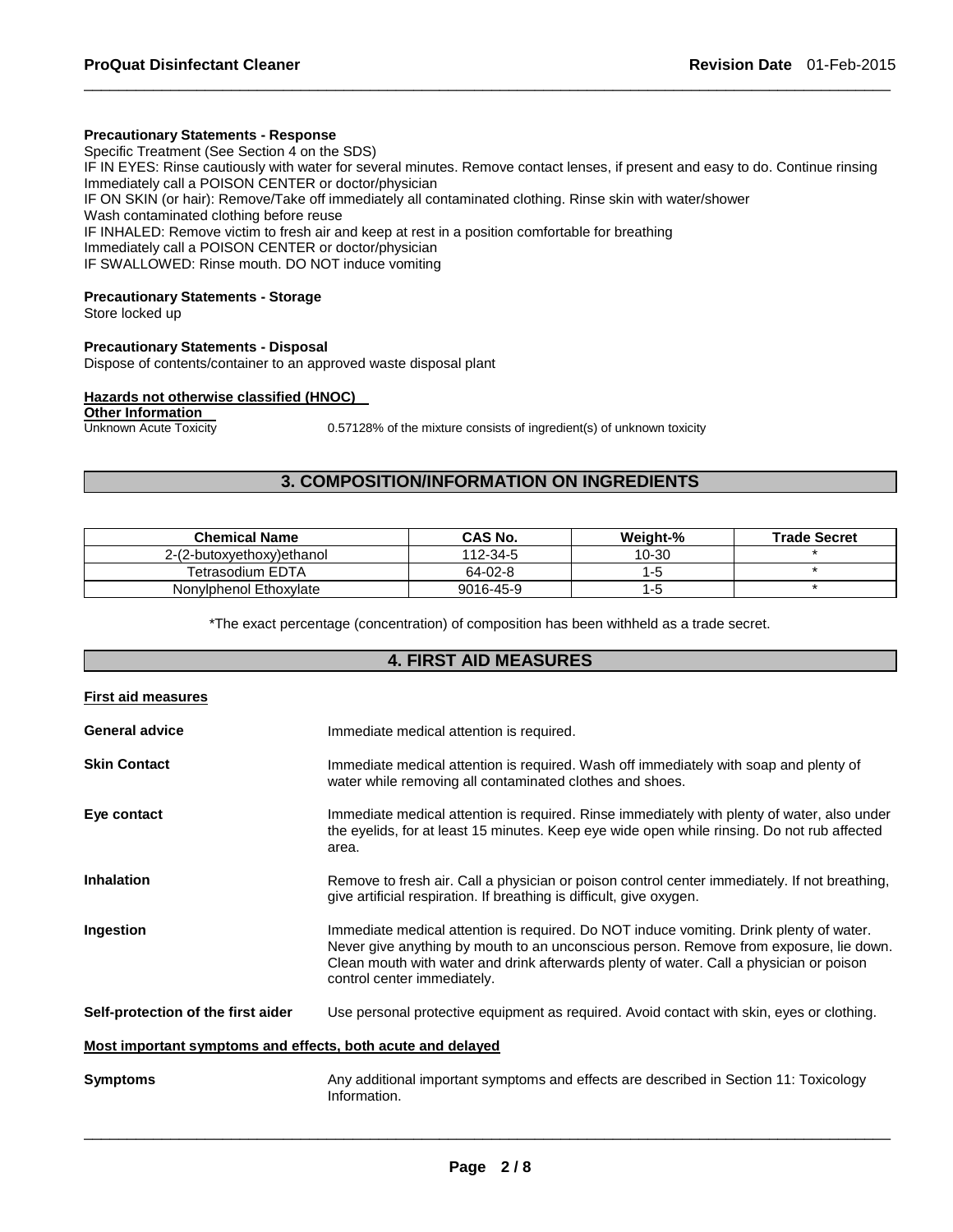#### **Indication of any immediate medical attention and special treatment needed**

**Note to physicians** Product is a corrosive material. Use of gastric lavage or emesis is contraindicated. Possible perforation of stomach or esophagus should be investigated. Do not give chemical antidotes. Asphyxia from glottal edema may occur. Marked decrease in blood pressure may occur with moist rales, frothy sputum, and high pulse pressure. Treat symptomatically.

# **5. FIRE-FIGHTING MEASURES**

\_\_\_\_\_\_\_\_\_\_\_\_\_\_\_\_\_\_\_\_\_\_\_\_\_\_\_\_\_\_\_\_\_\_\_\_\_\_\_\_\_\_\_\_\_\_\_\_\_\_\_\_\_\_\_\_\_\_\_\_\_\_\_\_\_\_\_\_\_\_\_\_\_\_\_\_\_\_\_\_\_\_\_\_\_\_\_\_\_\_\_\_\_

#### **Suitable extinguishing media**

Use extinguishing measures that are appropriate to local circumstances and the surrounding environment.

**Unsuitable extinguishing media** Caution: Use of water spray when fighting fire may be inefficient.

#### **Specific hazards arising from the chemical**

The product causes burns of eyes, skin and mucous membranes. Thermal decomposition can lead to release of irritating and toxic gases and vapors. In the event of fire and/or explosion do not breathe fumes.

#### **Explosion data Sensitivity to Mechanical Impact** None. **Sensitivity to Static Discharge** None.

#### **Protective equipment and precautions for firefighters**

As in any fire, wear self-contained breathing apparatus pressure-demand, MSHA/NIOSH (approved or equivalent) and full protective gear.

### **6. ACCIDENTAL RELEASE MEASURES**

#### **Personal precautions, protective equipment and emergency procedures**

| Evacuate personnel to safe areas. Use personal protective equipment as required. Avoid<br>contact with skin, eyes or clothing. Keep people away from and upwind of spill/leak.                                                                                                                              |
|-------------------------------------------------------------------------------------------------------------------------------------------------------------------------------------------------------------------------------------------------------------------------------------------------------------|
|                                                                                                                                                                                                                                                                                                             |
| Do not allow into any sewer, on the ground or into any body of water. Should not be<br>released into the environment. Prevent further leakage or spillage if safe to do so. Prevent<br>product from entering drains.                                                                                        |
| Methods and material for containment and cleaning up                                                                                                                                                                                                                                                        |
| Prevent further leakage or spillage if safe to do so.                                                                                                                                                                                                                                                       |
| Dike far ahead of liquid spill for later disposal. Soak up with inert absorbent material. Take<br>up mechanically, placing in appropriate containers for disposal. Clean contaminated surface<br>thoroughly. Prevent product from entering drains. Dam up. After cleaning, flush away traces<br>with water. |
|                                                                                                                                                                                                                                                                                                             |

# **7. HANDLING AND STORAGE**

#### **Precautions for safe handling**

**Advice on safe handling** Use personal protective equipment as required. Avoid contact with skin, eyes or clothing. Ensure adequate ventilation, especially in confined areas. In case of insufficient ventilation, wear suitable respiratory equipment. Use only with adequate ventilation and in closed systems.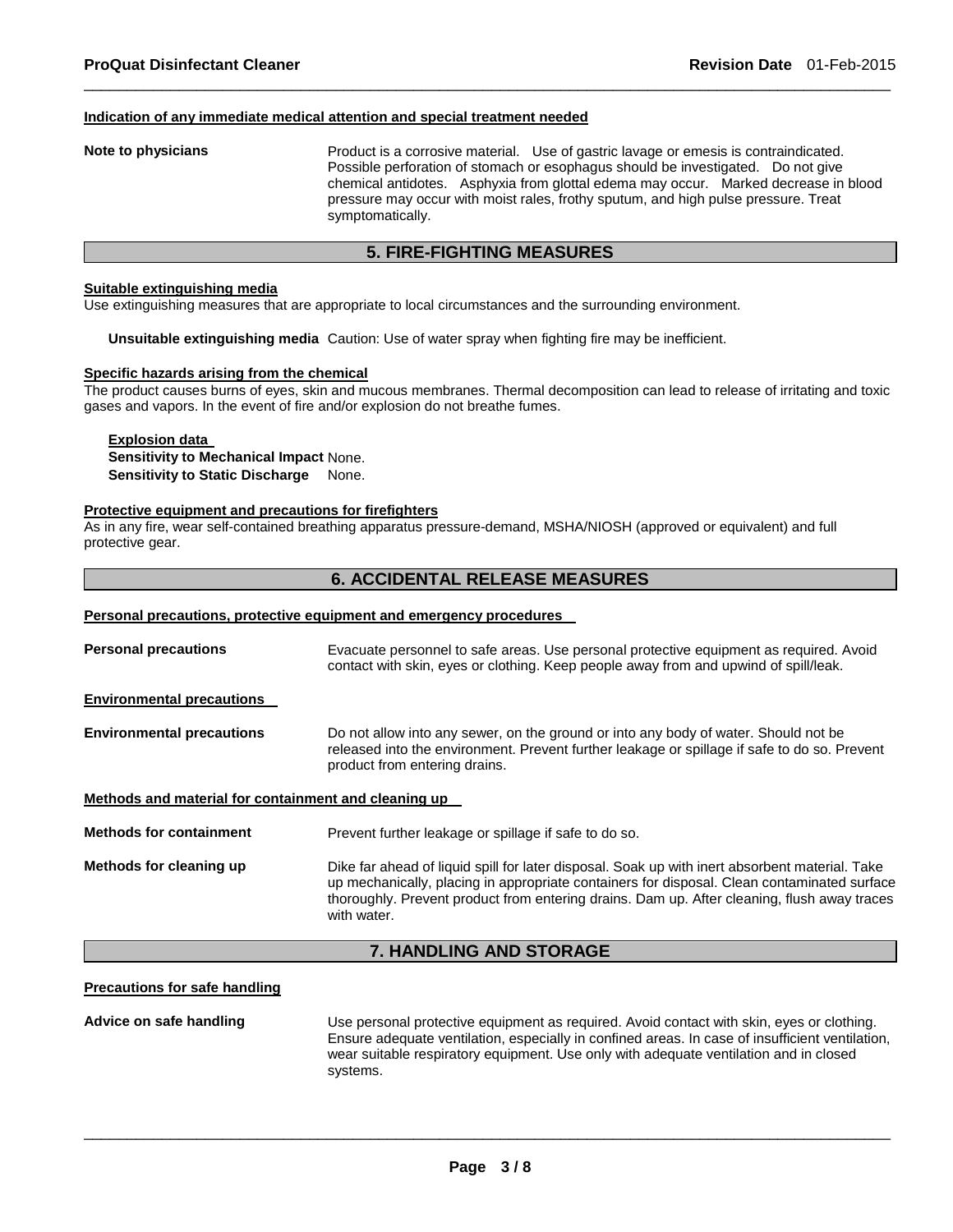#### **Conditions for safe storage, including any incompatibilities**

| <b>Storage Conditions</b> | Keep container tightly closed in a dry and well-ventilated place. Keep out of the reach of<br>children. Keep containers tightly closed in a dry, cool and well-ventilated place. Keep in<br>properly labeled containers. |
|---------------------------|--------------------------------------------------------------------------------------------------------------------------------------------------------------------------------------------------------------------------|
| Incompatible materials    | Incompatible with strong acids and bases. Incompatible with oxidizing agents.                                                                                                                                            |

\_\_\_\_\_\_\_\_\_\_\_\_\_\_\_\_\_\_\_\_\_\_\_\_\_\_\_\_\_\_\_\_\_\_\_\_\_\_\_\_\_\_\_\_\_\_\_\_\_\_\_\_\_\_\_\_\_\_\_\_\_\_\_\_\_\_\_\_\_\_\_\_\_\_\_\_\_\_\_\_\_\_\_\_\_\_\_\_\_\_\_\_\_

# **8. EXPOSURE CONTROLS/PERSONAL PROTECTION**

#### **Control parameters**

| <b>Exposure Guidelines</b>            | Exposure guidelines noted for ingredient(s). |                                                                                                                  |                                                                |
|---------------------------------------|----------------------------------------------|------------------------------------------------------------------------------------------------------------------|----------------------------------------------------------------|
| <b>Chemical Name</b>                  | <b>ACGIH TLV</b>                             | <b>OSHA PEL</b>                                                                                                  | <b>NIOSH IDLH</b>                                              |
| 2-(2-butoxyethoxy)ethanol<br>112-34-5 | TWA: 10 ppm inhalable fraction<br>and vapor  | Yes                                                                                                              | Yes                                                            |
| Ethanol<br>64-17-5                    | STEL: 1000 ppm                               | TWA: 1000 ppm<br>TWA: 1900 mg/m <sup>3</sup><br>(vacated) TWA: 1000 ppm<br>(vacated) TWA: 1900 mg/m <sup>3</sup> | IDLH: 3300 ppm<br>TWA: 1000 ppm<br>TWA: 1900 mg/m <sup>3</sup> |
| Sodium Hydroxide<br>1310-73-2         | Ceiling: $2 \text{ mg/m}^3$                  | TWA: $2 \text{ mg/m}^3$<br>(vacated) Ceiling: 2 mg/m <sup>3</sup>                                                | IDLH: $10 \text{ mg/m}^3$<br>Ceiling: 2 mg/m <sup>3</sup>      |

*NIOSH IDLH Immediately Dangerous to Life or Health* 

**Other Information** Vacated limits revoked by the Court of Appeals decision in AFL-CIO v. OSHA, 965 F.2d 962 (11th Cir., 1992).

#### **Appropriate engineering controls**

| <b>Engineering Controls</b>   | Showers, Eyewash stations & Ventilation systems.                                                                                                                                                                                                                                                                                                                                                                                                     |
|-------------------------------|------------------------------------------------------------------------------------------------------------------------------------------------------------------------------------------------------------------------------------------------------------------------------------------------------------------------------------------------------------------------------------------------------------------------------------------------------|
|                               | Individual protection measures, such as personal protective equipment                                                                                                                                                                                                                                                                                                                                                                                |
| Eye/face protection           | Tight sealing safety goggles. Face protection shield.                                                                                                                                                                                                                                                                                                                                                                                                |
| Skin and body protection      | No special technical protective measures are necessary. Wear protective gloves and<br>protective clothing. Prolonged contact may cause redness and irritation. Wear protective<br>gloves and protective clothing if needed.                                                                                                                                                                                                                          |
| <b>Respiratory protection</b> | If exposure limits are exceeded or irritation is experienced, NIOSH/MSHA approved<br>respiratory protection should be worn. Positive-pressure supplied air respirators may be<br>required for high airborne contaminant concentrations. Respiratory protection must be<br>provided in accordance with current local regulations.                                                                                                                     |
| <b>General Hygiene</b>        | When using do not eat, drink or smoke. Wash contaminated clothing before reuse. Keep<br>away from food, drink and animal feeding stuffs. Contaminated work clothing should not be<br>allowed out of the workplace. Regular cleaning of equipment, work area and clothing is<br>recommended. Avoid contact with skin, eyes or clothing. Take off all contaminated clothing<br>and wash it before reuse. Wear suitable gloves and eye/face protection. |

# **9. PHYSICAL AND CHEMICAL PROPERTIES**

### **Information on basic physical and chemical properties**

| <b>Physical state</b> | Liquid                   |
|-----------------------|--------------------------|
| Appearance            | Clear                    |
| Color                 | Straw                    |
| Odor                  | Fresh                    |
| <b>Odor threshold</b> | No Information available |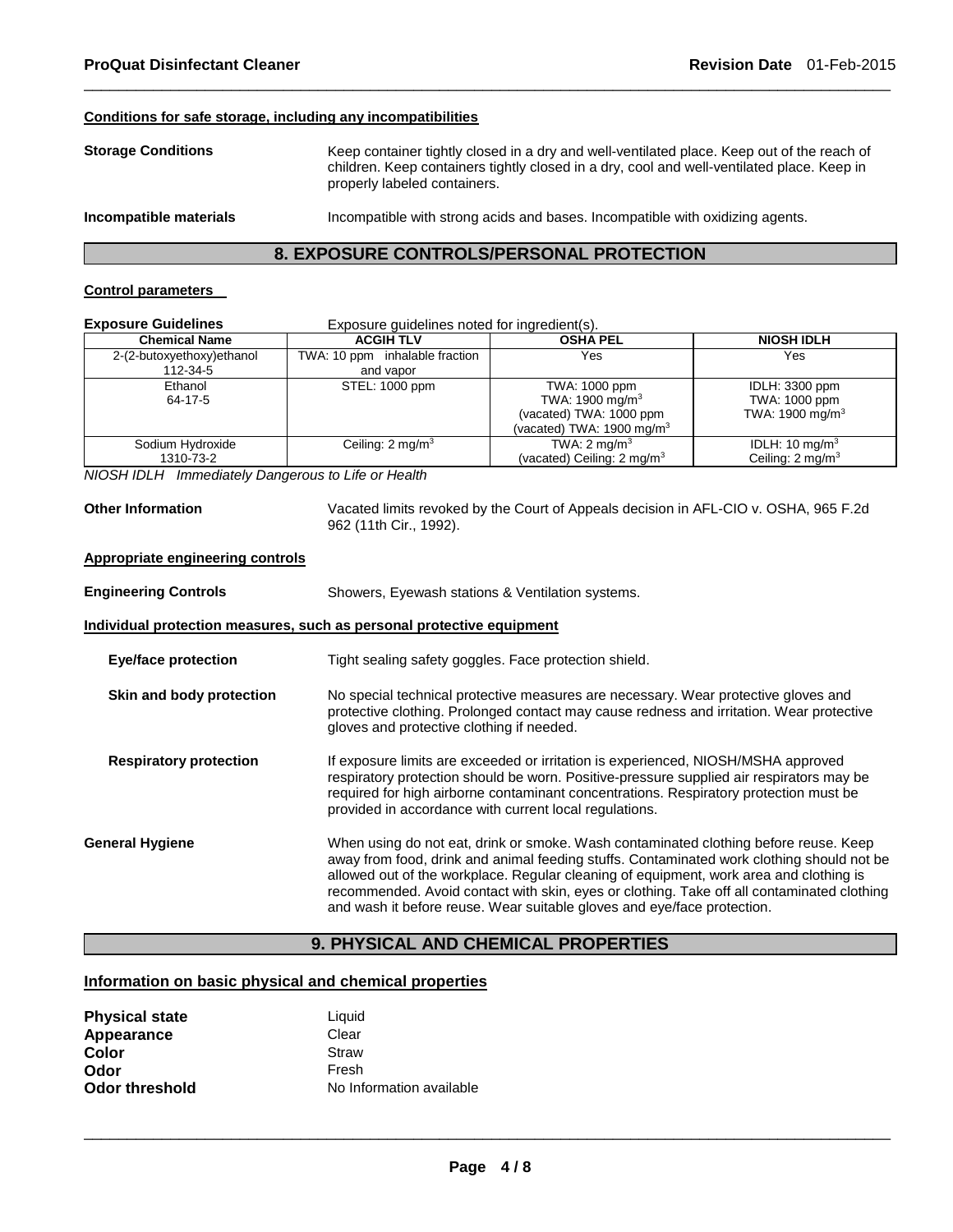| рH                                |
|-----------------------------------|
| <b>Specific Gravity</b>           |
| Viscosity                         |
| Melting point/freezing point      |
| <b>Flash point</b>                |
| Boiling point / boiling range     |
| <b>Evaporation rate</b>           |
| Flammability (solid, gas)         |
| <b>Flammability Limits in Air</b> |
| <b>Upper flammability limit:</b>  |
| Lower flammability limit:         |
| Vapor pressure                    |
| Vapor density                     |
| <b>Water solubility</b>           |
| <b>Partition coefficient</b>      |
| <b>Autoignition temperature</b>   |
| <b>Decomposition temperature</b>  |

**pH** 11.5 - 12.5 **Not Applicable Viscosity** Water Thin **No Information available Flash point** >200 °F **No Information available Not Applicable Not Applicable No Information available** 

**No Information available** 

**No Information available Autoignition temperature** No Information available **No Information available** 

# **Other Information**

**Density Lbs/Gal** Not Applicable **VOC Content (%)** 26.676

**Complete** 

# **10. STABILITY AND REACTIVITY**

\_\_\_\_\_\_\_\_\_\_\_\_\_\_\_\_\_\_\_\_\_\_\_\_\_\_\_\_\_\_\_\_\_\_\_\_\_\_\_\_\_\_\_\_\_\_\_\_\_\_\_\_\_\_\_\_\_\_\_\_\_\_\_\_\_\_\_\_\_\_\_\_\_\_\_\_\_\_\_\_\_\_\_\_\_\_\_\_\_\_\_\_\_

## **Reactivity**

No data available

#### **Chemical stability** Stable under recommended storage conditions.

# **Possibility of Hazardous Reactions**

None under normal processing.

#### **Conditions to avoid**

Exposure to air or moisture over prolonged periods.

#### **Incompatible materials**

Incompatible with strong acids and bases. Incompatible with oxidizing agents.

# **Hazardous Decomposition Products**

Thermal decomposition can lead to release of irritating and toxic gases and vapors.

# **11. TOXICOLOGICAL INFORMATION**

#### **Information on likely routes of exposure**

### **Product Information**

| <b>Inhalation</b> | Avoid breathing vapors or mists. Corrosive by inhalation. Inhalation of corrosive<br>fumes/gases may cause coughing, choking, headache, dizziness, and weakness for<br>several hours. Pulmonary edema may occur with tightness in the chest, shortness of<br>breath, bluish skin, decreased blood pressure, and increased heart rate. |
|-------------------|---------------------------------------------------------------------------------------------------------------------------------------------------------------------------------------------------------------------------------------------------------------------------------------------------------------------------------------|
| Eye contact       | Avoid contact with eyes. Corrosive to the eyes and may cause severe damage including<br>blindness.                                                                                                                                                                                                                                    |

\_\_\_\_\_\_\_\_\_\_\_\_\_\_\_\_\_\_\_\_\_\_\_\_\_\_\_\_\_\_\_\_\_\_\_\_\_\_\_\_\_\_\_\_\_\_\_\_\_\_\_\_\_\_\_\_\_\_\_\_\_\_\_\_\_\_\_\_\_\_\_\_\_\_\_\_\_\_\_\_\_\_\_\_\_\_\_\_\_\_\_\_\_

# **Property Construction Construction Values According Property Construction Values**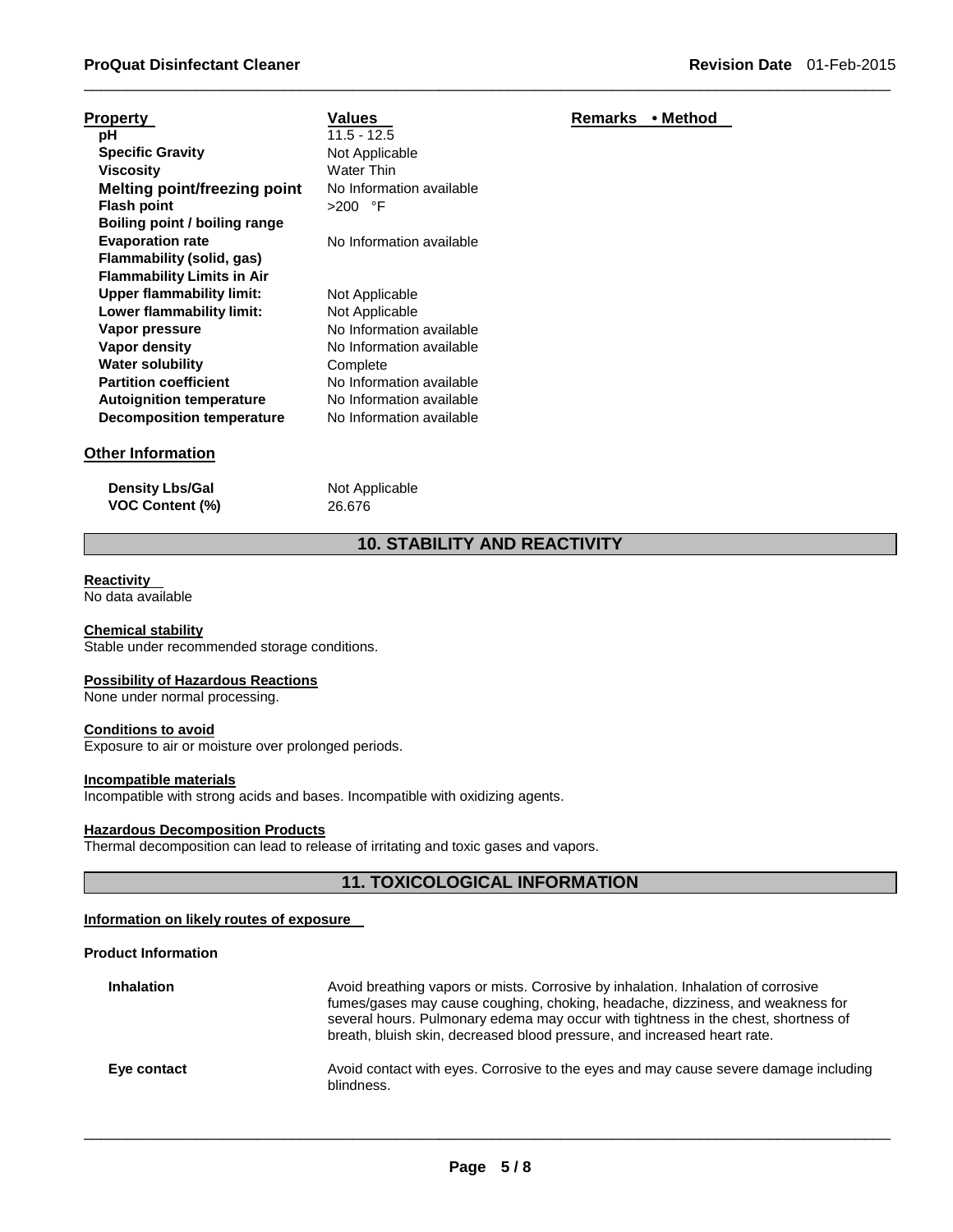| <b>Skin Contact</b> | Avoid contact with skin. Corrosive. Contact with skin may cause severe irritation and burns.<br>Wash thoroughly after handling.                                                         |
|---------------------|-----------------------------------------------------------------------------------------------------------------------------------------------------------------------------------------|
| <b>Ingestion</b>    | Do not taste or swallow. Harmful if swallowed. Ingestion may cause digestive tract irritation<br>or corrosion, nausea and possibly bloody vomiting, bloody diarrhea and abdominal pain. |

\_\_\_\_\_\_\_\_\_\_\_\_\_\_\_\_\_\_\_\_\_\_\_\_\_\_\_\_\_\_\_\_\_\_\_\_\_\_\_\_\_\_\_\_\_\_\_\_\_\_\_\_\_\_\_\_\_\_\_\_\_\_\_\_\_\_\_\_\_\_\_\_\_\_\_\_\_\_\_\_\_\_\_\_\_\_\_\_\_\_\_\_\_

| <b>Chemical Name</b>      | Oral LD50    | Dermal LD50    | <b>Inhalation LC50</b> |  |  |
|---------------------------|--------------|----------------|------------------------|--|--|
| 2-(2-butoxyethoxy)ethanol | ิ Rat        | Rabbit         | Yes                    |  |  |
| 112-34-5                  | = 3384 mg/kg | $= 2700$ mg/kg |                        |  |  |

### **Information on toxicological effects**

| <b>Symptoms</b> |
|-----------------|
|-----------------|

**Symptoms No Information available.** 

#### **Delayed and immediate effects as well as chronic effects from short and long-term exposure**

| <b>Sensitization</b>            | No Information available.                                                                                                                                                                                                                                                                                         |  |  |  |
|---------------------------------|-------------------------------------------------------------------------------------------------------------------------------------------------------------------------------------------------------------------------------------------------------------------------------------------------------------------|--|--|--|
| Germ cell mutagenicity          | No Information available.                                                                                                                                                                                                                                                                                         |  |  |  |
| Carcinogenicity                 | No Information available.                                                                                                                                                                                                                                                                                         |  |  |  |
| <b>Reproductive toxicity</b>    | No Information available.                                                                                                                                                                                                                                                                                         |  |  |  |
| <b>STOT - single exposure</b>   | No Information available.                                                                                                                                                                                                                                                                                         |  |  |  |
| <b>STOT - repeated exposure</b> | No Information available.                                                                                                                                                                                                                                                                                         |  |  |  |
| <b>Chronic toxicity</b>         | Chronic exposure to corrosive fumes/gases may cause erosion of the teeth followed by jaw<br>necrosis. Bronchial irritation with chronic cough and frequent attacks of pneumonia are<br>common. Gastrointestinal disturbances may also be seen. Avoid repeated exposure.<br>Possible risk of irreversible effects. |  |  |  |
| <b>Aspiration hazard</b>        | No Information available.                                                                                                                                                                                                                                                                                         |  |  |  |

#### **Numerical measures of toxicity - Product Information**

**Unknown Acute Toxicity** 0.57128% of the mixture consists of ingredient(s) of unknown toxicity **The following values are calculated based on chapter 3.1 of the GHS document.**

# **12. ECOLOGICAL INFORMATION**

# **Ecotoxicity**

1.17128% of the mixture consists of components(s) of unknown hazards to the aquatic environment

| <b>Chemical Name</b>      | Algae/aquatic plants   | <b>Fish</b>                       | <b>Crustacea</b>                 |  |  |
|---------------------------|------------------------|-----------------------------------|----------------------------------|--|--|
| 2-(2-butoxyethoxy)ethanol | 100: 96 h Desmodesmus  | 1300: 96 h Lepomis macrochirus    | 100: 48 h Daphnia magna mg/L     |  |  |
| 112-34-5                  | subspicatus mg/L EC50  | mg/L LC50 static                  | EC50 2850: 24 h Daphnia magna    |  |  |
|                           |                        |                                   | mg/L EC50                        |  |  |
| Tetrasodium EDTA          | 1.01: 72 h Desmodesmus | 41: 96 h Lepomis macrochirus mg/L | 610: 24 h Daphnia magna mg/L     |  |  |
| 64-02-8                   | subspicatus mg/L EC50  | LC50 static 59.8: 96 h Pimephales | EC50                             |  |  |
|                           |                        | promelas mg/L LC50 static         |                                  |  |  |
| Nonylphenol Ethoxylate    | Yes                    | 5: 96 h Fish mg/L LC50            | Yes                              |  |  |
| 9016-45-9                 |                        |                                   |                                  |  |  |
| Sodium Metasilicate       | Yes                    | 210: 96 h Brachydanio rerio mg/L  | 216: 96 h Daphnia magna mg/L     |  |  |
| 6834-92-0                 |                        | LC50 semi-static 210: 96 h        | EC50                             |  |  |
|                           |                        | Brachydanio rerio mg/L LC50       |                                  |  |  |
| Ethanol                   | Yes                    | 12.0 - 16.0: 96 h Oncorhynchus    | 9268 - 14221: 48 h Daphnia magna |  |  |
| 64-17-5                   |                        | mykiss mL/L LC50 static 100: 96 h | mg/L LC50 2: 48 h Daphnia magna  |  |  |
|                           |                        | Pimephales promelas mg/L LC50     | mg/L EC50 Static 10800: 24 h     |  |  |
|                           |                        | static 13400 - 15100: 96 h        | Daphnia magna mg/L EC50          |  |  |
|                           |                        | Pimephales promelas mg/L LC50     |                                  |  |  |
|                           |                        | flow-through                      |                                  |  |  |
| Sodium Hydroxide          | Yes                    | 45.4: 96 h Oncorhynchus mykiss    | Yes                              |  |  |
| 1310-73-2                 |                        | mg/L LC50 static                  |                                  |  |  |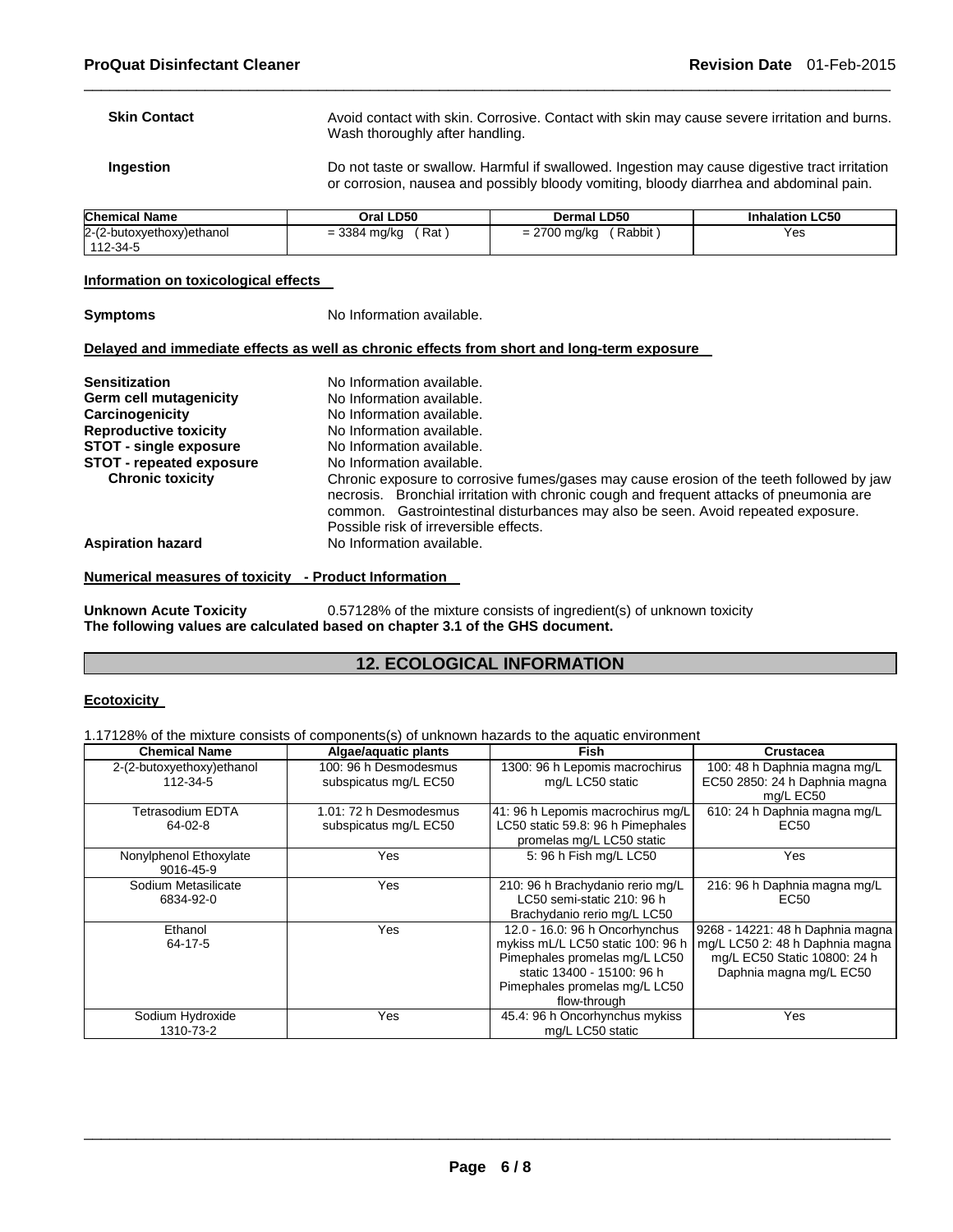| Trisodium nitrilotriacetate |           | 560 - 1000: 96 h Chlorella vulgaris [93 - 170: 96 h Pimephales promelas] | 560 - 1000: 48 h Daphnia magna |
|-----------------------------|-----------|--------------------------------------------------------------------------|--------------------------------|
| 5064-31-3                   | mg/L EC50 | mg/L LC50 flow-through 560 - 1000:                                       | mg/L LC50                      |
|                             |           | 96 h Oryzias latipes mg/L LC50                                           |                                |
|                             |           | semi-static 72 - 133: 96 h                                               |                                |
|                             |           | Oncorhynchus mykiss mg/L LC50                                            |                                |
|                             |           | static 560 - 1000: 96 h Poecilia                                         |                                |
|                             |           | reticulata mg/L LC50 semi-static                                         |                                |
|                             |           | 560 - 1000: 96 h Poecilia reticulata                                     |                                |
|                             |           | mg/L LC50 114: 96 h Pimephales                                           |                                |
|                             |           | promelas mg/L LC50 175 - 225: 96                                         |                                |
|                             |           | h Lepomis macrochirus mg/L LC50                                          |                                |
|                             |           | static 252: 96 h Lepomis                                                 |                                |
|                             |           | macrochirus mg/L LC50 470: 96 h                                          |                                |
|                             |           | Pimephales promelas mg/L LC50                                            |                                |
|                             |           | static 560 - 1000: 96 h Oryzias                                          |                                |
|                             |           | latipes mg/L LC50                                                        |                                |

\_\_\_\_\_\_\_\_\_\_\_\_\_\_\_\_\_\_\_\_\_\_\_\_\_\_\_\_\_\_\_\_\_\_\_\_\_\_\_\_\_\_\_\_\_\_\_\_\_\_\_\_\_\_\_\_\_\_\_\_\_\_\_\_\_\_\_\_\_\_\_\_\_\_\_\_\_\_\_\_\_\_\_\_\_\_\_\_\_\_\_\_\_

# **Persistence and degradability**

No Information available.

#### **Bioaccumulation**

No Information available.

**Other adverse effects** No Information available

# **13. DISPOSAL CONSIDERATIONS**

#### **Waste treatment methods**

**Disposal of wastes** Disposal should be in accordance with applicable regional, national and local laws and regulations.

**Contaminated packaging by Do not reuse container.** 

This product contains one or more substances that are listed with the State of California as a hazardous waste.

# **14. TRANSPORT INFORMATION**

. Please refer to the container and/or shipping papers for the appropriate shipping description before tendering this material for shipment. For additional information, please contact the distributor listed in section 1 of this SDS.

# **15. REGULATORY INFORMATION**

| <b>International Inventories</b> |  |
|----------------------------------|--|
| TSCA                             |  |
| <b>DSL/NDSL</b>                  |  |

# **Complies**

**Complies** 

#### **Legend:**

**TSCA** - United States Toxic Substances Control Act Section 8(b) Inventory **DSL/NDSL** - Canadian Domestic Substances List/Non-Domestic Substances List

# **US Federal Regulations**

#### **SARA 313**

Section 313 of Title III of the Superfund Amendments and Reauthorization Act of 1986 (SARA). This product contains a chemical or chemicals which are subject to the reporting requirements of the Act and Title 40 of the Code of Federal Regulations, Part 372